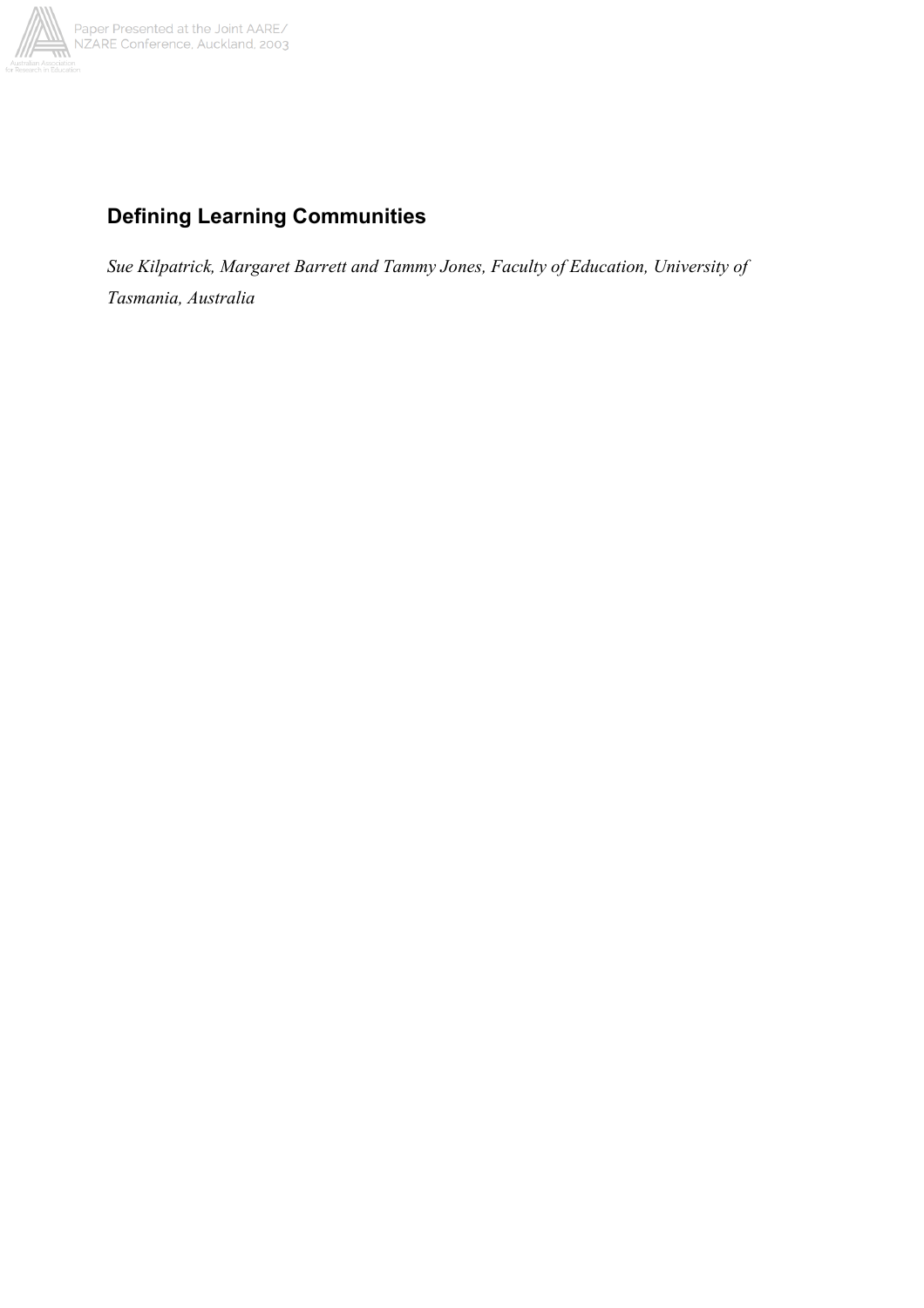

## **Defining Learning Communities**

#### **Abstract**

The beginning of the twenty-first century heralds a shift in emphasis from learning with the focus on the individual to learning as part of a community. The concept of "learning communities" is currently one that is to the fore of much educational and organisational literature and discussion. In the literature, however, the term "learning communities" is being defined and used in diverse and flexible ways. As well as learning communities that are geographically defined, there has been growth in accessing learning through participation in "communities of common purpose". Information and communication technologies have facilitated the emergence and rapid growth of learning communities whose members interact from remote corners of the globe to form online learning communities.

This paper explores the ways in which learning communities are defined, and the commonalities, blurred boundaries and close associations that are apparent between learning communities and other contemporary areas of interest, such as lifelong learning, social capital, communities of practice and distributed cognition. The Faculty of Education at the University of Tasmania has acknowledged the potential that learning communities offer for the new century, and the benefits that can flow from an improved understanding of the concept, by adopting learning communities as the key metaphor of its research. It is apparent that learning communities can be a powerful means of creating and sharing new knowledge.

#### **Introduction**

In educational theory and practice, the twentieth century has been described as the "century of the individual" a description that builds on Piaget's developmental theories where the learner is viewed as a "lone seeker of knowledge" (Feldman, 2000, p. ix). By contrast, the growing influence of Vygotsky's (1978) theory of social constructivism points to a move away from an individualistic focus, to one that recognises the contribution of others to every individual's learning. In short, a movement from the "Age of the Individual to the Era of Community" (Feldman, 2000, p. xiii). Learning communities are a manifestation of this movement and aim:

to strike a balance between individuality and social connectedness…. [as we begin to] see the essential role that relationship, participation, reciprocity, membership, and collaboration must play in any theory of human development that aspires to guide us…. (Feldman, 2000, p. xiii)

The philosophy underpinning learning communities is most commonly attributed to Dewey (1938) and his recognition of the importance of the social nature of all human learning (see, for example, Brown & Duguid, 2000; Salomon, 1993; Smith, 2003). Other writers propose that similar philosophies have existed, in one form or another, since at least the first century A.D. (Lenning & Ebbers, 1999), or far earlier than this, in the time of Plato (Longworth, 2002). By the end of the twentieth century, although learning communities were neither well understood, nor well defined, they were among the most often discussed concepts in higher education circles (Kezar, 1999, p. ix). This discussion continues today, with the definition of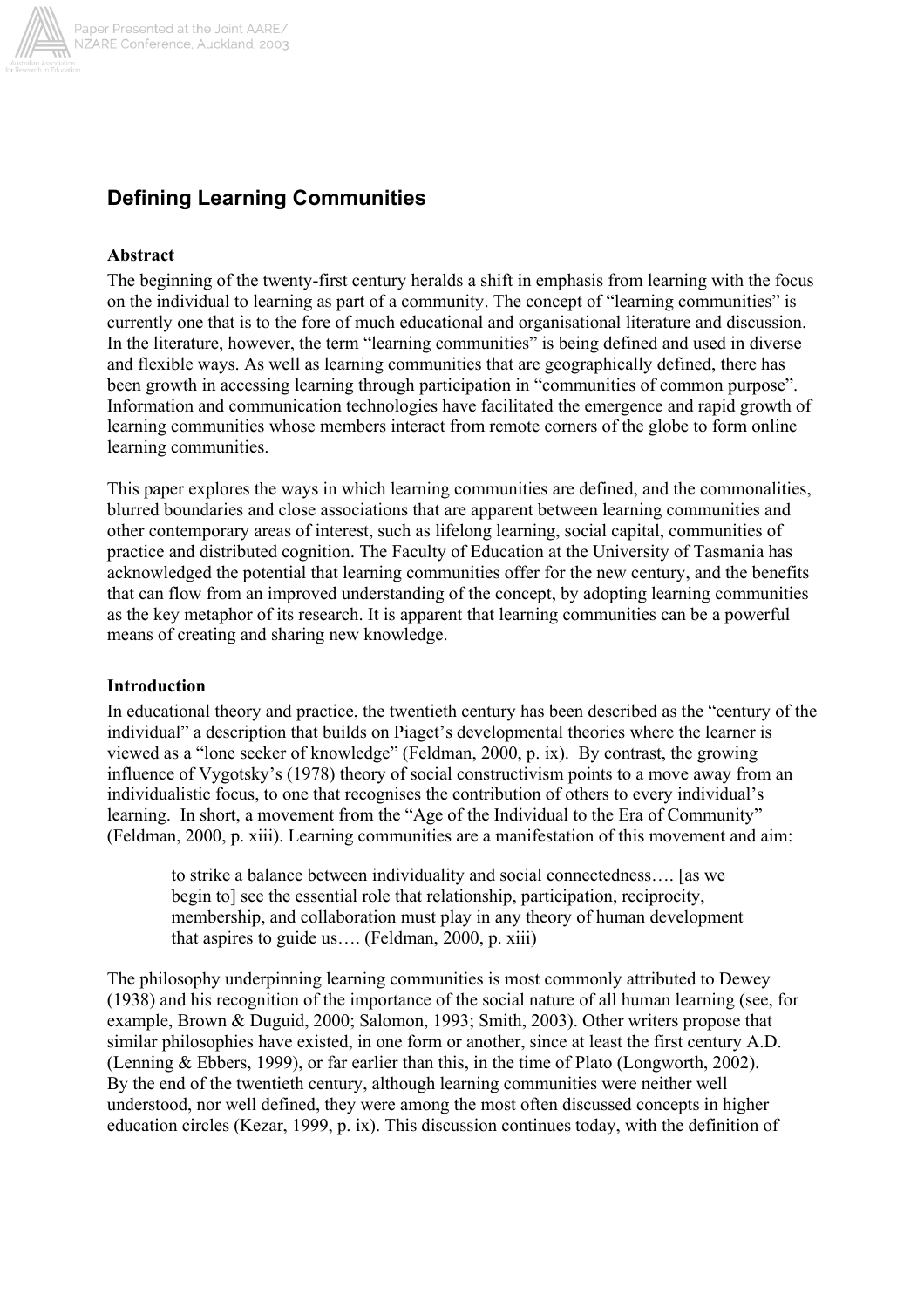

learning communities continuing to evolve in response to the diverse needs of learners and the communities in which they work. Learning communities offer rich possibilities for dealing with some of the risks and dilemmas that education faces in the twenty-first century.

This paper examines definitions of learning communities that arise from the literature, identifies common features of these definitions and interrogates the theoretical work that underpins these common features. The paper concludes with a definition that can be used to frame research on learning communities in the twenty-first century.

## **What are learning communities?**

The term learning communities is used variously within the literature, often without explicit definition. Two major uses can be discerned. The first focuses on the human element of communities, and the profits that accrue from building on the synergies of individuals in common locations or with common interests as they work towards sharing understandings, skills and knowledge for shared purposes. The second is focused on curricular structures (i.e. an inanimate structure) as the means to developing 'deeper' learning of (implied) pre-determined curricular content.

## *Learning communities: profiting from synergies*

The broadest and most inclusive use of learning communities is to describe situations where an array of groups and institutions have united forces to promote systematic societal change and share (or jointly own) the "risks, responsibilities, resources and rewards" (Himmelmann, 1994, p. 28). In geographically-bound examples, the partners typically include educational institutions, government bodies, industry partners and community groups. This phenomenon of partnership between public, private and non-profit organizations that increases community capacity to shape and manage its own future is said to be "collaborative empowerment" (Himmelmann, 1994, p. 27).

Yarnit (2000) asserts that the rise in popularity of this view of learning communities, in the UK, was a response to world change in the late 1980s including: global economic change; the advent of the knowledge economy; and the widespread availability of information and communications technology. These changes had a profound impact upon urban communities, which faced: the prospect of rising unemployment, due to non-competitiveness in a global economy; cut-backs in government spending; the population pressures on inner city areas due to employment and housing demands, and emigration from developing and ex-communist countries; and a destabilised political arena (Yarnit, 2000). A typical definition is:

A learning community addresses the learning needs of its locality through partnership. It uses the strengths of social and institutional relationships to bring about cultural shifts in perceptions of the value of learning. Learning communities explicitly use learning as a way of promoting social cohesion, regeneration and economic development which involves all parts of the community. (Yarnit, 2000, p. 11)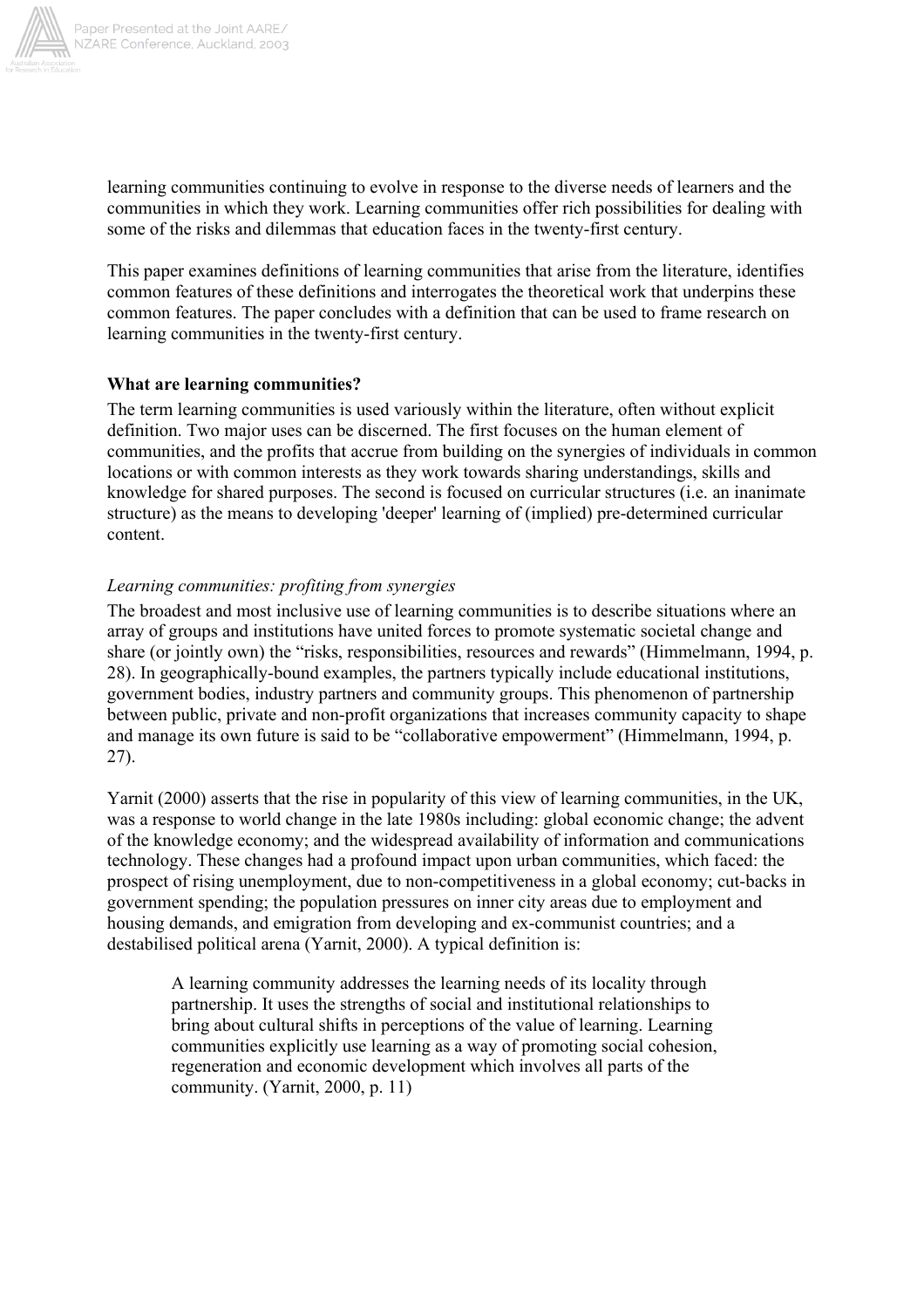

Much of this literature is from Europe and emphasises learning towns, learning cities and learning regions. There is a growing Australian literature (e.g. Keating, Badenhorst & Szlachetko, 2002) on the notion of learning communities. However, whilst the European definitions tend to identify geographical location as a binding element in learning communities, Australian definitions tend to define learning communities as applying to communities of common interest as well as geography. This focus on common interests that transcends geography may reflect Australians' recognition of the need to deal with the 'tyranny of distance' in a country that is at times defined by distance. For example, from a vocational education and training viewpoint, learning communities have been defined as:

any group of people, whether linked by geography or some other shared interest, which addresses the learning needs of its members through proactive partnerships. It explicitly uses learning as a way of promoting social cohesion, regeneration and economic development. (Kearns, McDonald, Candy, Knights & Papadopoulos, 1999, pp. 61-62)

Other definitions also recognise the need for 'locating' a learning community in ways beyond the geographic, and emphasise the benefits that may accrue to society through the promotion and support of learning communities.

Learning communities are developed where groups of people, linked geographically or by shared interest, collaborate and work in partnership to address their members' learning needs. Learning communities facilitated through adult and community education are a powerful tool for social cohesion, community capacity building and social, cultural and economic development. (Department of Education, 2003, p. 12)

Learning communities, in this first use, not only facilitate the sharing of knowledge, but have the potential to create new knowledge that can be used for the benefit of the community as a whole and/or its individual members. This broad view contrasts with the use of learning communities as enhancers of individuals' learning, usually in educational settings. However, even when applied in a narrower sense to single institutions, it is recognised that "[b]uilding communities of learners creates an environment that can potentially advance a whole society" (Lenning & Ebbers, 1999).

## *Learning communities in educational settings*

This body of work draws on concepts from organisational learning and management literature, and applies them to curricular structures (i.e. the inanimate structure, rather than the human aspect of institutions/organisations) as the means to developing 'deeper' learning of predetermined curricular content (implied). In professional teaching and learning communities "staff, students, and administrators value learning, work to enhance curriculum and instruction, and focus on students" (Peterson, 2002, Positive vs. toxic cultures section, ¶ 1).

The growth of interest in learning communities within schools has been accredited to the findings of research in the 1970s and 1980s conducted into "effective schools" (Larrivee, 2000). The characteristics brought to light by this research contributed to an inventory of outcomes that were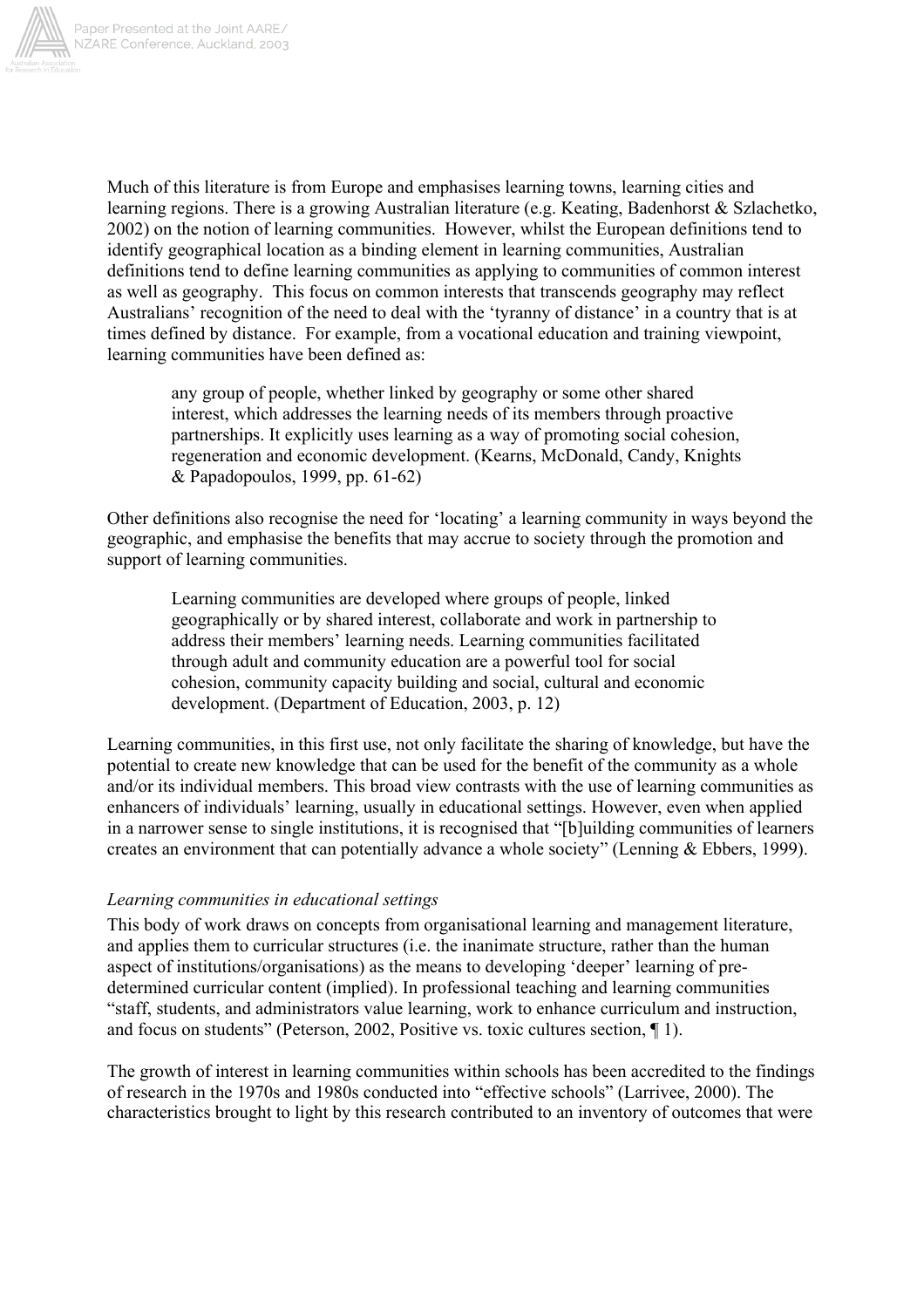

considered desirable in shaping the "concept of school as community" (Larrivee, 2000, p. 18). Included among these desirable attributes is the student's ability to be able to identify as a member of the school community. This is consistent with a condition considered by Dreikurs (1968) as essential to healthy emotional development: the need to belong. Typifying this concept within a classroom, school or campus setting, is this definition:

A learning community is any one of a variety of curricular structures that link together several existing courses—or actually restructure the curricular material entirely—so that students have opportunities for deeper understanding of and integration of the material they are learning, and more interaction with one another and their teachers as fellow participants in the learning enterprise. (Gabelnick, MacGregor, Matthews & Smith, 1990, p. 19)

In a Tasmanian policy context, the document, *Essential Learnings* (Department of Education, 2002), is consistent with this conceptualisation of learning communities, for example in its promotion of learning for deeper understanding.

Learning communities, in this second use, then, are primarily seen as benefiting individual learners, rather than the collective. There is less emphasis on sharing knowledge and skills, and the potential to create new knowledge tends not to be acknowledged.

Regardless of the model investigated, there are common themes that link the definitions and uses. These include: common or shared purpose, interests or geography; collaboration, partnership and learning; respecting diversity; and enhanced potential and outcomes. The following composite definition (Figure 1) draws together these common threads from within the literature, and displays them in diagrammatic form. This composite definition informs the key thesis for the remainder of the paper, which examines how the concept of learning communities can fit with related bodies of work.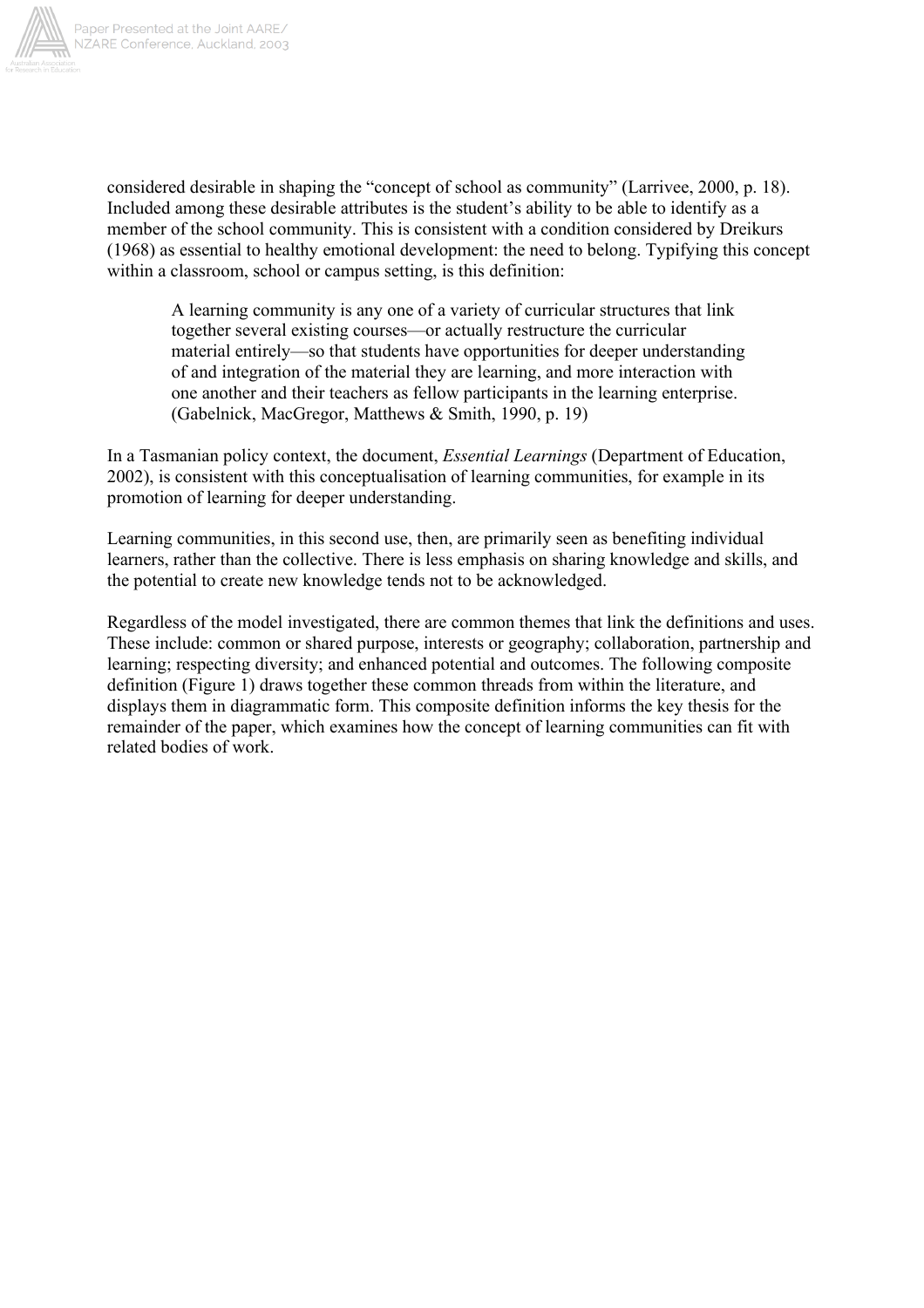| which                                                  |                                                     |                                |         |             | perspectives<br>life styles<br>values                                                                                            |                                                                   |                    |                                                 |                                                                                                                                                       |                                    | create new knowledge.<br>that may |                                                                |                         |
|--------------------------------------------------------|-----------------------------------------------------|--------------------------------|---------|-------------|----------------------------------------------------------------------------------------------------------------------------------|-------------------------------------------------------------------|--------------------|-------------------------------------------------|-------------------------------------------------------------------------------------------------------------------------------------------------------|------------------------------------|-----------------------------------|----------------------------------------------------------------|-------------------------|
|                                                        | practice<br>interest                                |                                |         |             | a variety of<br>respecting<br>while                                                                                              |                                                                   |                    |                                                 |                                                                                                                                                       |                                    |                                   |                                                                |                         |
|                                                        | purpose<br>values<br>goals                          | geography<br>beliefs<br>region |         | environment | society                                                                                                                          | workers                                                           | citizens           | community                                       | students                                                                                                                                              |                                    | members<br>citizens               |                                                                |                         |
|                                                        | common                                              |                                |         |             | culturally aware<br>economically buoyant<br>socially cohesive<br>participative<br>regenerative<br>vibrant<br>flexible<br>skilled |                                                                   |                    |                                                 |                                                                                                                                                       | to enhance the<br>potential of all |                                   |                                                                |                         |
|                                                        | λÁ                                                  |                                |         |             | $\boxed{a}$                                                                                                                      |                                                                   |                    |                                                 |                                                                                                                                                       |                                    |                                   |                                                                |                         |
|                                                        | connected                                           | linked                         | sharing |             |                                                                                                                                  | promote<br>develop<br>create                                      |                    |                                                 |                                                                                                                                                       |                                    |                                   | lifelong learning                                              | pro-active partnerships |
|                                                        | ЪÇ<br>is any group<br>people                        |                                |         |             | order<br>$\mathbf{c}$<br>$\Xi$ .                                                                                                 |                                                                   |                    |                                                 |                                                                                                                                                       | learning opportunities             |                                   |                                                                |                         |
|                                                        |                                                     |                                |         |             |                                                                                                                                  | goes beyond its statutory boundary/duty<br>cooperates<br>reflects |                    |                                                 | learns from its experiences and those of others<br>strives to understand how it is changing<br>creates learning resources<br>addresses learning needs |                                    |                                   | ЪÓ                                                             |                         |
| Figure 1: Composite definition of learning communities | organisation<br>community<br>region<br>town<br>city |                                |         |             | collaborates                                                                                                                     |                                                                   | uses its strengths | uses its social and institutional relationships |                                                                                                                                                       |                                    |                                   | active promotion<br>common goals<br>justification<br>provision |                         |
|                                                        |                                                     | A learning                     |         |             |                                                                                                                                  |                                                                   |                    | draws on its understanding of itself            |                                                                                                                                                       | through                            | using<br>$\tilde{A}$              | [the                                                           |                         |

Compiled from: Adult Learning Australia, 2000; DfEE, 1998; Graves, 1992; Kearns, et al., 1999; Landry & Matarasso, 1998; Longworth, 1999;<br>Kilpatrick et al., 2002. Compiled from: Adult Learning Australia, 2000; DfEE, 1998; Graves, 1992; Kearns, et al., 1999; Landry & Matarasso, 1998; Longworth, 1999; Kilpatrick et al., 2002.

Paper Presented at the Joint AARE/<br>NZARE Conference, Auckland, 2003

Ш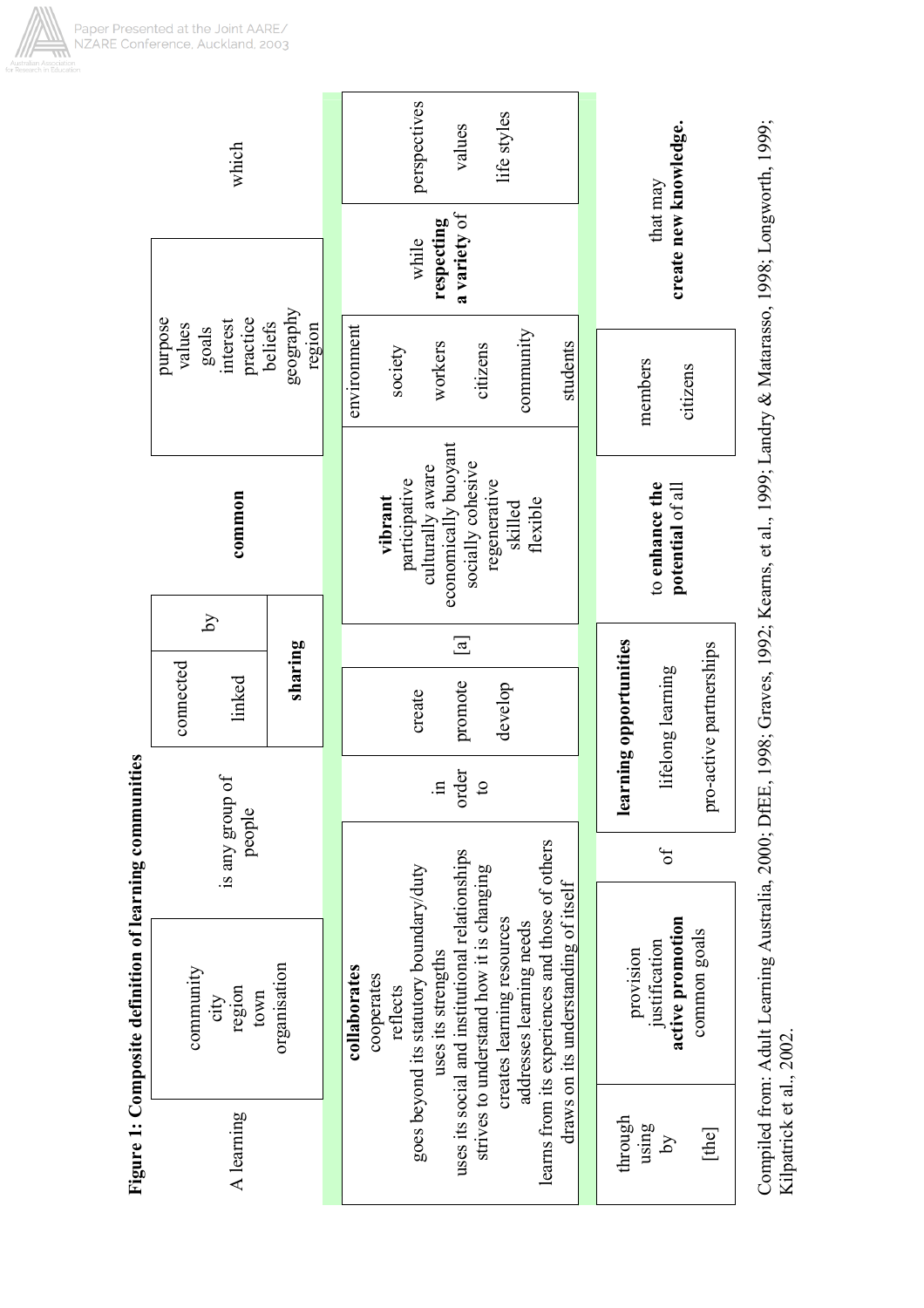

## **Common or shared purpose/interests/geography**

Both definitional 'schools' hold that members of a learning community share a stake or interest in a particular outcome, very broadly defined. Such outcomes range from economic development of their community (e.g. Longworth, 2002) to successful education of children (e.g. Peterson, 2002).

Within learning communities, the shared interest in certain outcomes parallels with the phenomenon of shared interest observed in theoretical bodies of work such as communities of practice (e.g. Lave & Wenger, 1991; Wenger, 1998). References to communities of practice tend to be found in the organisational studies and management literature, however, application of the term to educational, cross-institutional and geographic community settings is increasing. One such example defines a community of practice as one characterised by "individuals with common expertise participating in an informal relationship to resolve a shared problem or situation that impacts upon their shared futures" (Bowles, 2002). Purposes, therefore, can be those that are relevant to the individual, as well as to the group.

## **Collaboration, partnerships and learning**

Learning communities are operationalised through collaboration, cooperation, and/or partnerships. The shared goals are achieved through working together and potentially building or creating new knowledge, as Watkins and Marsick point out: "[l]earning helps people to create and manage knowledge that builds a system's intellectual capital" (1999, p. 81). While there are many tasks that can be undertaken by an individual, "collaboration is called for when an individual's charm, charisma, authority, or expertise just aren't enough to get the job done" (Schrage, 1990, p. 6). While successful communication is often seen as being essential to many human endeavours, according to Schrage (1990), collaboration is a far more powerful tool for use when working within teams or groups. Schrage defines "the act of collaboration [as] an act of shared creation and/or shared discovery" (1990, p. 6). To truly collaborate, however, requires a high level of cognitive involvement by participants, as well as a preparedness by them to contribute to the creation of a shared understanding (Schrage, 1990).

Schrage (1990) suggests that this preparedness to contribute is essential in an age where specialisation is so evident in many areas of human endeavour. In a newly complex age, an age of rapid technological advancement, specialisation is seen as one of the only ways to survive. When specialisation flourishes however, there is a consequence: the loss of the ability to have a good understanding of the big picture. Collaboration amongst/between specialists, then, is seen as vital, for it is not possible for an individual to understand all the complexities of this modern age without drawing on and accepting the contributions of others (Schrage, 1990).

Again, there are parallels between learning communities and communities of practice where:

reciprocity is strong. People are able to affect one another and the group as a whole directly. Changes can propagate easily. Coordination is tight. Ideas and knowledge may be distributed across the group, not held individually. These groups allow for highly productive and creative work to develop collaboratively. (Brown & Duguid, 2000, p. 143)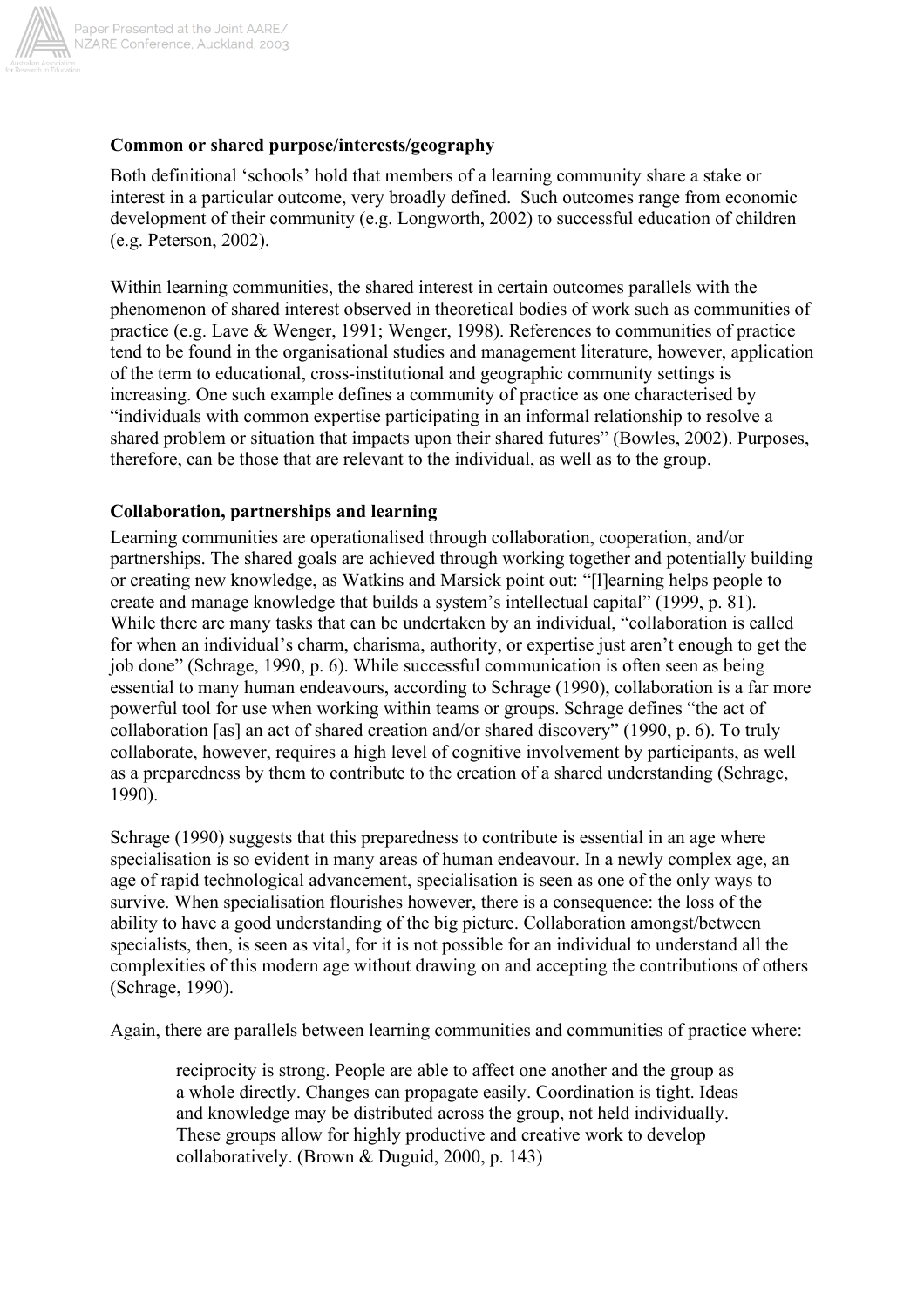

Brown and Duguid (2000) note that online communities or 'networks of practice' allow for efficient communication of information relating to a shared practice to large numbers of members, however there is little reciprocity; while information is passed on, there is little chance of action being taken or knowledge being produced as a consequence of the existence of the network.

The field of distributed/socially shared cognition, like the fields of learning communities and communities of practice, takes the view that "knowledge is commonly socially constructed, through collaborative efforts toward shared objectives or by dialogues and challenges brought about by difference in persons' perspectives" (Pea, 1993, p. 48).

## *Learning and sharing available expertise of the community*

Individual learning is the foundation for the learning that occurs within a learning community (OECD, 2001), and the core business of learning communities is the sharing of knowledge through collaboration. The adage, "two heads are better than one" embodies the beneficial nature of knowledge when socially distributed, instead of being solely the property of an individual intellect (Brown, Collins & Duguid, 1989). The fields of distributed cognition and socially shared cognition have, as their foundation, the constructivist approach to learning (Resnick, 1991; Salomon, 1993). A constructivist view of learning holds that learning cannot be taught, but must be constructed by the learner. The learner, in making sense of experiences, tests previously held values and attitudes against those of others (opportunities for which are enhanced in a learning community). This assists in changing the learner's values and attitudes. Change in values and attitudes is essential if learning is to result in new behaviour (Candy, 1991; Kilpatrick, Bell & Falk, 1999).

There is debate about the effectiveness of online learning communities compared to ones that meet face-to-face, however knowledge construction remains a social experience even in an online environment. In examining knowledge construction in online learning communities, in contrast to the view expressed by Brown and Duguid (2000), Tu and Corry (2002) claim that,

[f]rom a social learning aspect, learning community is defined as a common place where people learn through group activity to define problems affecting them, to decide upon a solution, and to act to achieve the solution. As they progress, they gain new knowledge and skills. All of these activities and interactions occur in an online environment. (Tu & Corry, 2002, Introduction section, ¶ 1)

These claims must be balanced against the previously noted queries concerning the difficulties of achieving reciprocity in online environments.

Learning through interactions with others in a learning community can build social capital (defined as norms, values and networks that can be used for mutual benefit) (Falk & Kilpatrick, 2000; Field & Spence, 2000). Social capital, in turn, facilitates learning by fostering trust, shared values, personal development, a sense of identity and access to the knowledge of others through networks that form a sound basis for sharing knowledge and skills; that is for collaboration and learning together (Kilpatrick et al., 1999).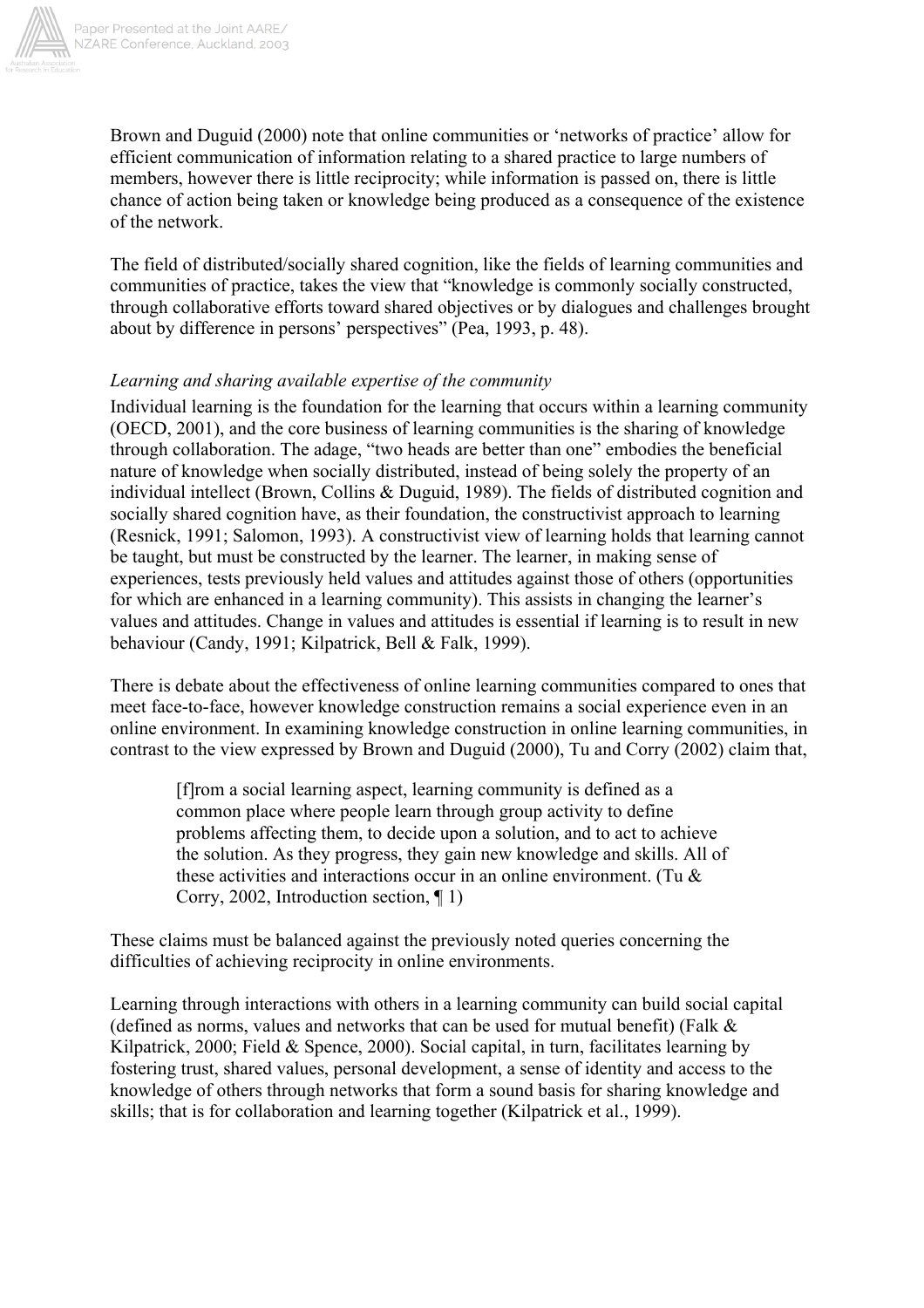

The relationship between social capital and learning has been recognised in recent strategic educational policy documents. For example, Tasmania's *Essential Learnings* policy document states:

Social capital is the level of trust and mutual understanding and the shared values and behaviours that bind the members of human networks and communities and make cooperative action possible. This commitment to collaboration influences the quality of our personal lives and the quality of life in our communities. (Department of Education, 2002, p. 31)

Community of practice literature describes a very similar social learning process to the social capital literature, where attitudes, the learners' identity and networks are central. For example, in discussing learning as a newcomer, Wenger asserts:

We wanted to broaden the traditional connotations of the concept of apprenticeship—from a master/student or mentor/mentee relationship to one of changing participation and identity transformation in a community of practice. The concepts of identity and community of practice were thus important in our argument… (Wenger, 1998, p. 11-12)

Although Himmelman (1994) suggests that sharing the available expertise from within the community is seen as increasing the feeling of self-determination and empowerment of the community, it is important to note that learning communities are not closed systems. Learning through collaboration with people and groups external to the community introduces new ideas, raises awareness of new practices and exposes community members to new norms and value sets. External networks have been shown to improve the capacity of communities to learn to manage change in geographic (CRLRA, 2001) and school-community partnership (Kilpatrick et al., 2002) contexts. Connections to external networks may more easily be facilitated when members are affiliated with more than one learning community, and therefore, membership of multiple communities is to be encouraged.

## **Respecting diversity**

Respect for diversity enhances the learning capacity of a community. This is apparent from the literature that links learning communities and community development (the broader definition). Acceptance of diversity is an indicator of willingness to entertain new ideas and accept change, both prerequisites for community development (Flora, Flora & Wade, 1996) and learning. Organisational structures that include representatives of all affected sections of the community, including women, minority and less powerful groups, have been found to be more effective for community development in Europe (Geddes, 1998) and the United States (Aigner, Flora & Hernandez, 1999).

In the learning communities within educational institutions perspective, respecting diversity fosters learning by building a climate of trust and encouraging risk-taking:

Before teachers will collaborate on student learning in an authentic way, they must trust their principal and one another. Collaborative teamwork is too risky to happen without a culture of trust. They must believe that it will be OK if they make a mistake or try something new and it doesn't work out. (Taylor, 2002, p. 43)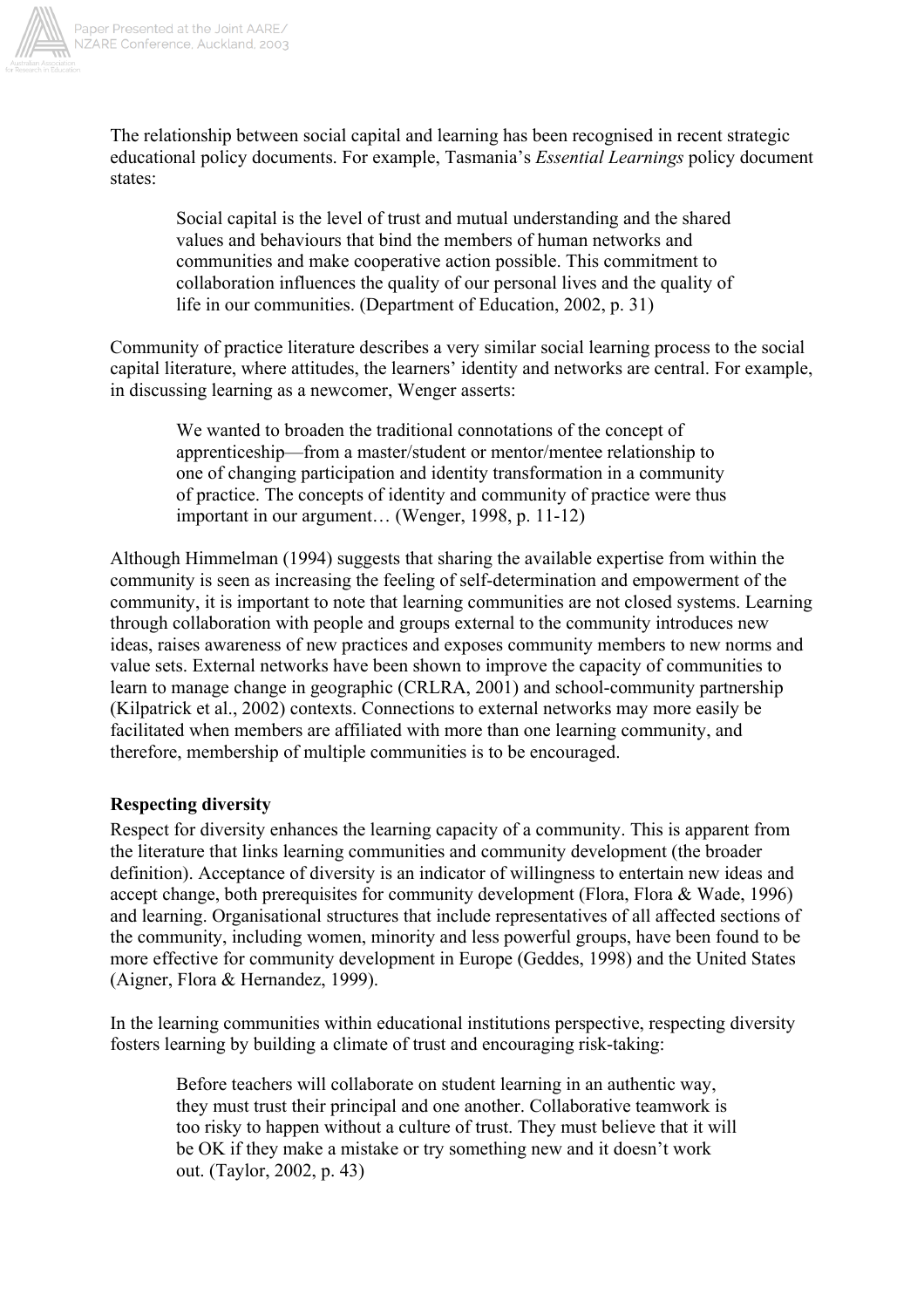

This feature has also been evidenced in creative collaborations where a key advantage of collaboration is that "…by spreading the risk a little bit, it encourages you to take more chances" (Gruber in John-Steiner, 2000, p. 19).

## **How can the benefits of a learning community be realised?**

Learning communities can provide benefits to individual members and the community as a whole by developing the capacity or enhancing the potential of members, as our composite definition above suggests. Research into the outcomes from learning communities reveals benefits as diverse as economic prosperity (Adult Learning Australia, 2000; Yarnit, 2000) and improved student academic and social achievement (Calderwood, 2000; Gabelnick et al., 1990). A series of intermediate benefits enable these higher order benefits to be realised. In educational institutions, research has identified benefits, for staff, related to diminished isolation, collaboration among colleagues, increased curricular integration, a fresh approach to academic disciplines, and increased satisfaction with students' learning (Kezar, 1999; Collier, 2002).

The benefits of learning communities are enhanced if there is a professional learning culture that values professional development (Peterson, 2002), and a climate of openness that promotes sharing of knowledge, dialogue, inquiry and risk-taking, and gives constructive feedback to people at all levels (Taylor, 2002; Watkins & Marsick, 1999). The establishment of trust is also essential to the success of working collaboratively. A reciprocation of trust needs to be built between peers or between peers and leaders (e.g. the principal). Without a "culture of trust" (Taylor, 2002, p. 43), team members will find it difficult to experiment or attempt to put into place new ideas.

Learning communities can be deliberately fostered. Here, there is a special role for leaders and a range of approaches to leadership: "Leaders … set the vision, but cannot enact it without the cooperation of the hearts, minds, and wills of the people who must make this significant change in the way they work" (Watkins & Marsick, 1999, p. 79). Those in formal leadership roles are best placed to build learning communities by providing human, physical and financial resources and opportunities to build trust, and a shared culture and vision (Taylor, 2002; Kilpatrick, Johns, Mulford, Falk & Prescott, 2002).

Formal leaders must be aware that all community members can and should be encouraged to contribute to the collective learning process regardless of formal status:

… in getting the job done, the people involved ignored divisions of rank and role to forge a single group around their shared task, with overlapping knowledge, relatively blurred boundaries, and a common working identity …. [and] whether the task is deemed high or low, practice is an effective teacher and the community of practice an ideal learning environment. (Brown & Duguid, 2000, p. 127)

Brown and Duguid (2000) note that the size of a given community may be a limiting factor, and that "the demands of direct coordination inevitably limit reach. You can only work closely with so many people" (p. 143).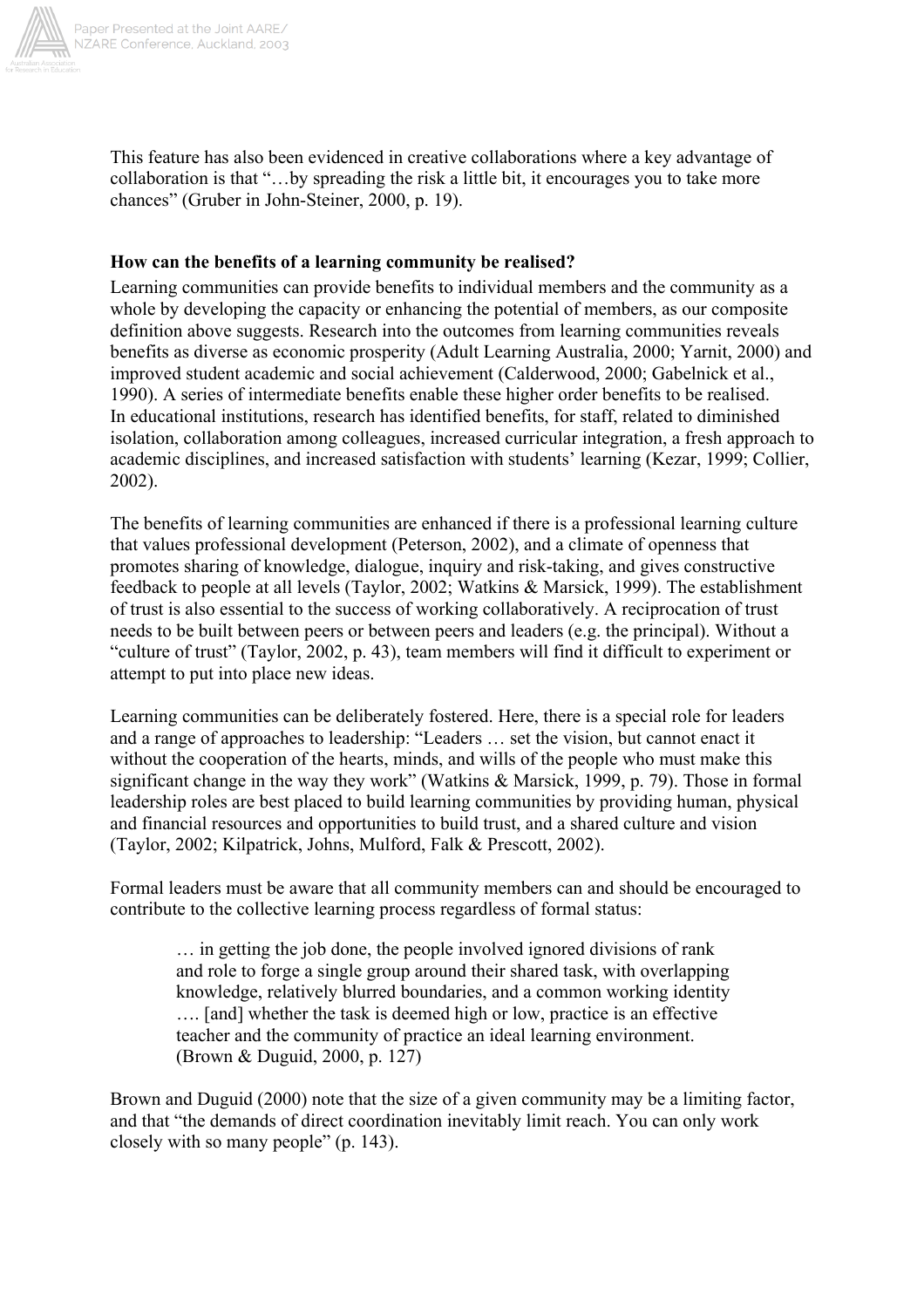

## **Towards a Definition of Learning Communities for the Twenty-First Century**

While the composite definition shown as Figure 1 gives an overview of learning communities as defined in some of the recent literature, we consider it timely to consider what it could be that constitutes an ideal learning community for the twenty-first century. We propose the following definition:

Learning communities are made up of people who share a common purpose. They collaborate to draw on individual strengths, respect a variety of perspectives, and actively promote learning opportunities. The outcomes are the creation of a vibrant, synergistic environment, enhanced potential for all members, and the possibility that new knowledge will be created.

As researchers within the Faculty of Education at the University of Tasmania, we see the learning community model with its potential to create new knowledge as attractive both as a focus for the Faculty's research and as a model for researching collaboratively. Interaction between community members, and between communities, is recognised as being "the key to moving beyond individual learning to achieve effective organisational learning" (OECD, 2001, p. 17). This collaboration is advantageous in fostering the creation of new knowledge, as innovation is acknowledged as occurring "most effectively in an … environment where 'learning' is fostered through intensive information exchange" (OECD, 2001, p. 8). Learning communities hold exciting possibilities for research in the twenty first century.

#### **Conclusion**

The concept of learning communities draws on a wide body of theory related to learning and sociology. Learning communities have much to recommend them in an increasingly complex world where we cannot expect any one person to have sufficient knowledge and skills to confront the complexities of institutions, our society and individuals and the tasks these face. They are consistent with a constructivist approach to learning that recognises the key importance of interactions with others, and the role of social interactions in the construction of values and identity. Learning communities can minimise risks for individuals in the increasingly complex world of the twenty-first century.

#### **References**

- Adult Learning Australia. (2000). Learning around town. Retrieved April 16, 2003, from http://www.ala.asn.au/learningcities/LearningAroundTown.pdf
- Aigner, S., Flora, C. & Hernandez, J. (1999). *The premise and promise of citizenship and civil society for renewing democracies and empowering sustainable communities.* Edinburgh, UK: International Association of Community Development.
- Bowles, M. (2002). *Forming a community of practice in North/North East Tasmania on responsive and flexible VET*. Launceston, Tasmania: TAFE.
- Brown, J. S., Collins, A. & Duguid, P. (1989). Situated cognitions and the culture of learning. *Educational Researcher, 18,* pp. 32-42.
- Brown, J. S. & Duguid, P. (2000). *The social life of information.* Boston, Massachusetts: Harvard Business School Press.
- Calderwood, P. E. (2000). *Learning community: Finding common ground in difference*. New York: Teachers College, Columbia University.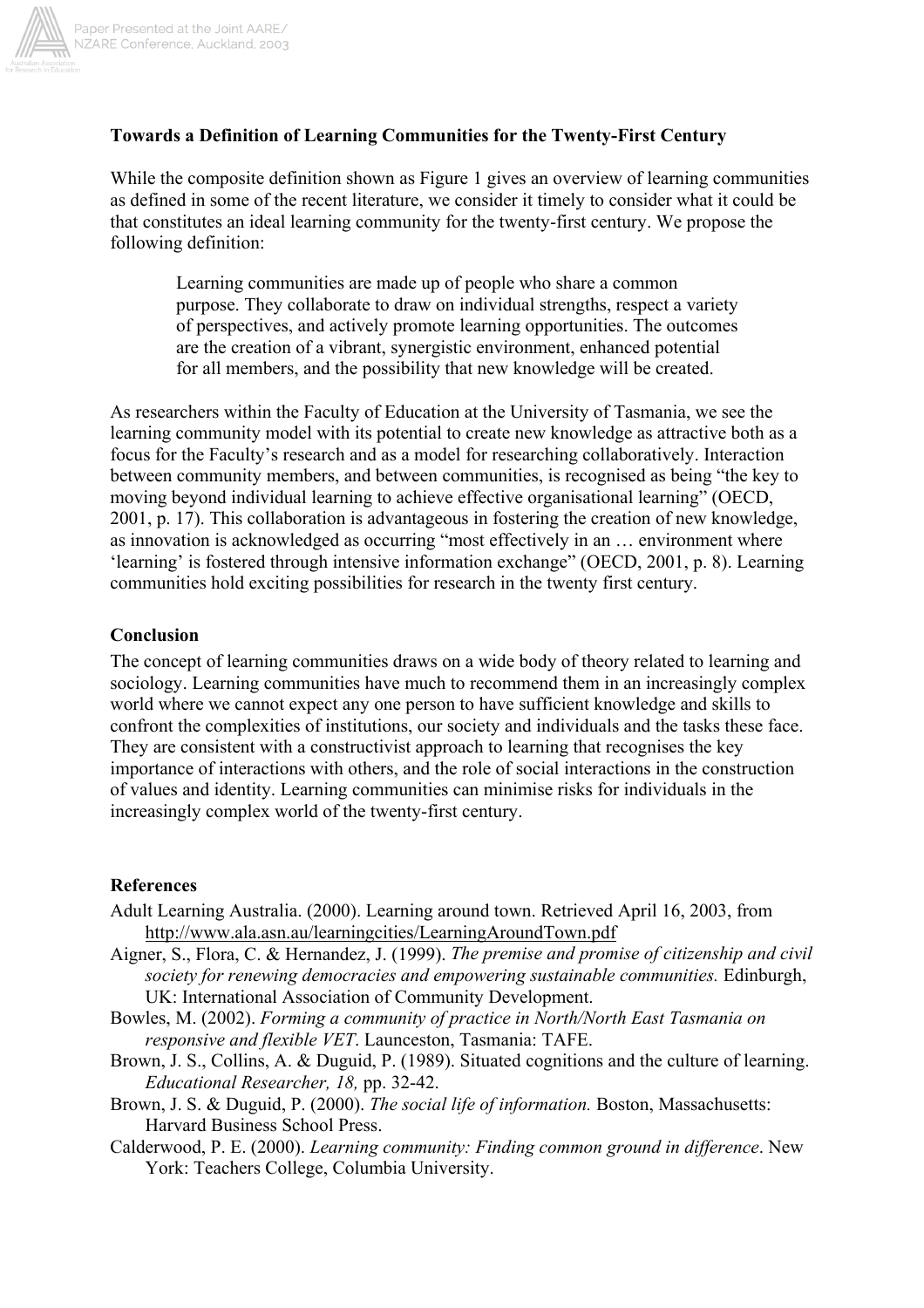Candy, P. (1991). *Self-Direction for Lifelong Learning: A Comprehensive Guide to Theory and Practice*. San Francisco: Jossey-Bass.

Collier, C. F. (2002). A snapshot of the Center for Inquiry. *Primary Voices K-6*, *10*(3), 2-7.

CRLRA (2001). *Building dynamic learning communities: Ten regional case studies*. Launceston: Centre for Research and Learning in Regional Australia, University of Tasmania.

Department of Education. (2002). *Essential Learnings: Framework 1*. Hobart, Tasmania: Department of Education.

Department of Education. (2003, March). *Adult and community education: A strategy for post-compulsory education and training in Tasmania.* Retrieved April 15, 2003, from http://www.education.tas.gov.au/stateoflearning/issuespapers/aceissuespaper.doc

Dewey, J. (1938). *Experience and education*. New York: The Macmillan Company.

DfEE. (1998). *Practice progress and value. Learning communities: Assessing the value they add*. Retrieved April 14, 2003, from http://www.lifelonglearning.co.uk/learningcities/

Dreikurs, R. (1968). *Psychology in the classroom: A manual for teachers* (2<sup>nd</sup> ed.). New York: Harper & Row.

Falk, I. & Kilpatrick, S. (2000). What is social capital? A study of rural communities. *Sociologia Ruralis, 40*(1), pp. 87-110.

Feldman, D. H. (2000). Forward. In V. John-Steiner, *Creative collaboration* (pp. ix-xiii)*.* New York: Oxford University Press.

Field, J. & Spence, L. (2000). Informal learning and social capital. In F. Coffield (Ed.), *The Necessity of Informal Learning* (pp. 32-42)*.* Bristol: Policy Press.

Flora, C. B., Flora, J. & Wade, K. (1996). Measuring success and empowerment. In N. Waltzer (Ed.), *Community Strategic Visioning Programs* (pp. 57-74). London, UK: Praeger.

Gabelnick, F., MacGregor, J., Mathews, R. & Smith, B. L. (1990). Learning communities: Building connections among disciplines, students and faculty. *New Directions in Teaching and Learning No. 41.* San Francisco: Jossey Bass.

Geddes, M. (1998). *Local Partnership: a successful strategy for social cohesion?* Dublin: European Foundation for Improvement of Living and Working Conditions.

Graves, L. (1992). Cooperative learning communities: Context for a new vision of education and society. *Journal of Education, 174*(2), 57-79.

Himmelman, A. T. (1994). Communities working collaboratively for a change. In M. Herrman (Ed.), *Resolving conflict*: *Strategies for local government* (pp. 27-47). Washington, DC: International City/County Management Association.

John-Steiner, V. (2000). *Creative collaboration.* New York: Oxford University Press.

Kearns, P., McDonald, R., Candy, P., Knights, S. & Papadopoulos, G. (1999). *VET in the learning age: The challenge of lifelong learning for all (Vol. 2: Overview of* international trends, and case studies). Canberra: National Centre for Vocational Education Research Ltd.

Keating, J, Badenhorst, A & Szlachetko, T. (2002). *Victoria as a learning region: Background report, OECD Victoria learning Cities and Regions Conference*, Melbourne 14 and 15 October, Melbourne: Victorian Department of Education and Training.

Kezar, A. J. (1999). Forward. In O. T. Lenning & L. H. Ebbers. *The powerful potential of learning communities: Improving education for the future* (Vol. 26, pp. ix-xi). Washington, D.C.: The George Washington University, Graduate School of Education and Human Development.

Kilpatrick, S., Bell, R. & Falk, I. (1999). The role of group learning in building social capital, *Journal of Vocational Education and Training*, *51*(1), pp. 129-144.